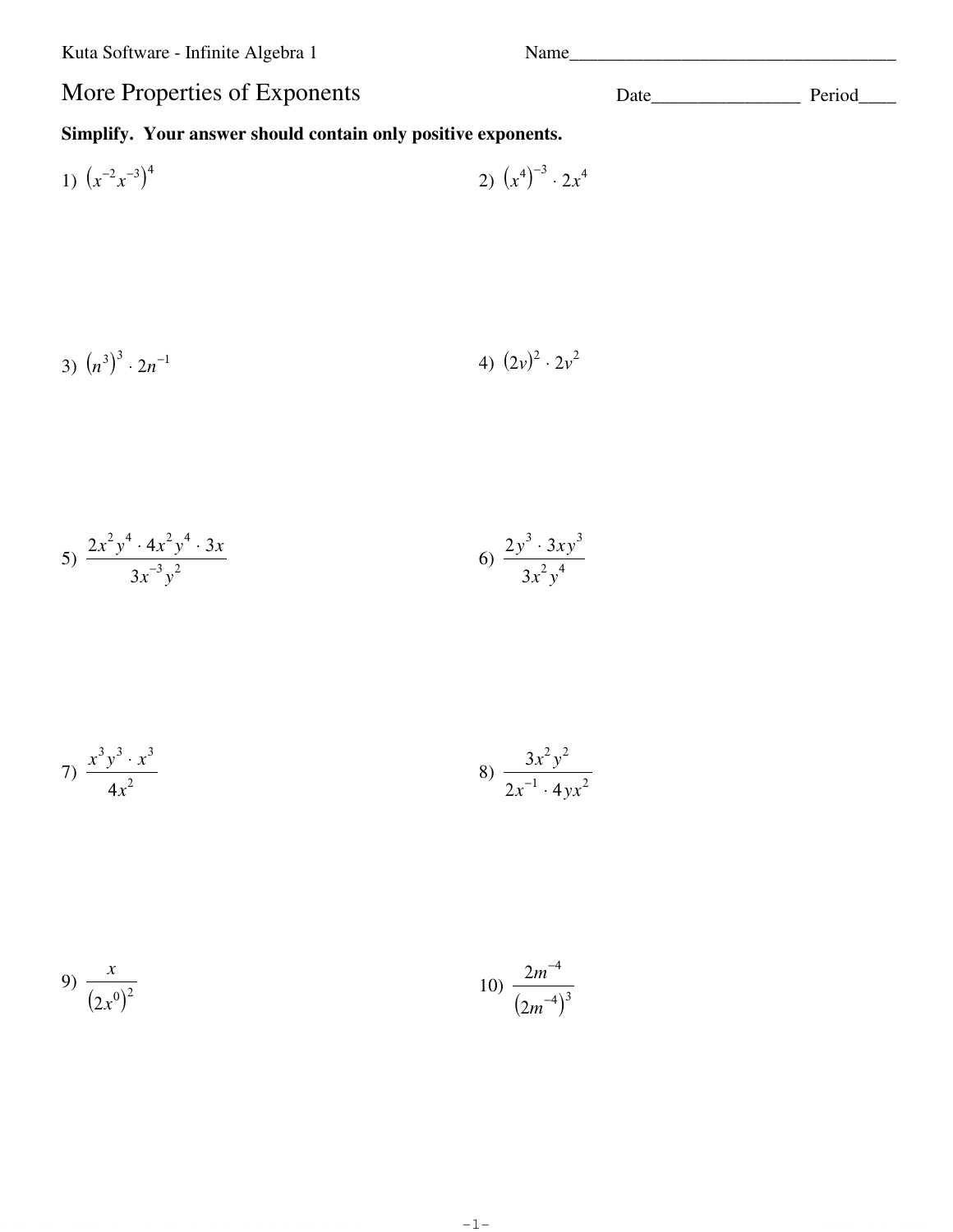$$
11) \frac{(2m^2)^{-1}}{m^2} \qquad \qquad 12) \frac{2x^3}{(x^{-1})^3}
$$

13) 
$$
(a^{-3}b^{-3})^0
$$
 14)  $x^4y^3 \cdot (2y^2)^0$ 

15) 
$$
ba^4 \cdot (2ba^4)^{-3}
$$
   
16)  $(2x^0y^2)^{-3} \cdot 2yx^3$ 

$$
17) \frac{2k^3 \cdot k^2}{k^{-3}}
$$
\n
$$
18) \frac{(x^{-3})^4 x^4}{2x^{-3}}
$$

$$
19) \frac{(2x)^{-4}}{x^{-1} \cdot x}
$$
\n
$$
20) \frac{(2x^3z^2)^3}{x^3y^4z^2 \cdot x^{-4}z^3}
$$

$$
21) \frac{(2pm^{-1}q^{0})^{-4} \cdot 2m^{-1}p^{3}}{2pq^{2}}
$$
\n
$$
22) \frac{(2hj^{2}k^{-2} \cdot h^{4}j^{-1}k^{4})^{0}}{2h^{-3}j^{-4}k^{-2}}
$$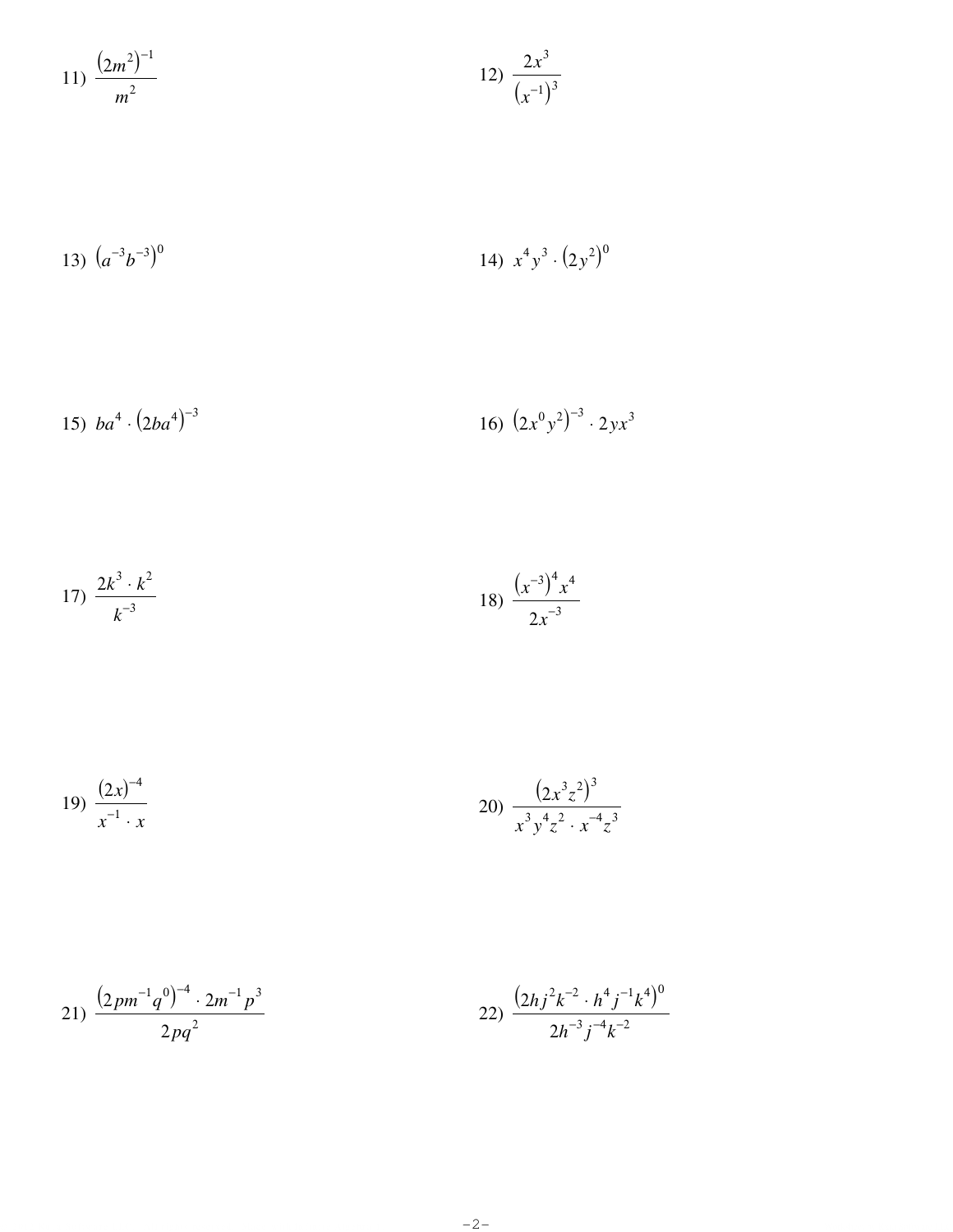## More Properties of Exponents

## Simplify. Your answer should contain only positive exponents.

1) 
$$
(x^{-2}x^{-3})^4
$$
  
\n2)  $(x^4)^{-3} \cdot 2x^4$   
\n2)  $\frac{1}{x^8}$ 

3) 
$$
(n^3)^3 \cdot 2n^{-1}
$$
  
2n<sup>8</sup>  
3)  $(2v)^2 \cdot 2v^2$   
3v<sup>4</sup>

5) 
$$
\frac{2x^2y^4 \cdot 4x^2y^4 \cdot 3x}{3x^{-3}y^2}
$$
6) 
$$
\frac{2y^3 \cdot 3xy^3}{3x^2y^4}
$$

7) 
$$
\frac{x^3y^3 \cdot x^3}{4x^2}
$$
  
8) 
$$
\frac{3x^2y^2}{2x^{-1} \cdot 4yx^2}
$$
  
4) 
$$
\frac{x^4y^3}{4}
$$

9) 
$$
\frac{x}{(2x^0)^2}
$$
  
 $\frac{x}{4}$   
10)  $\frac{2m^{-4}}{(2m^{-4})^3}$   
 $\frac{m^8}{4}$ 

$$
-1-
$$